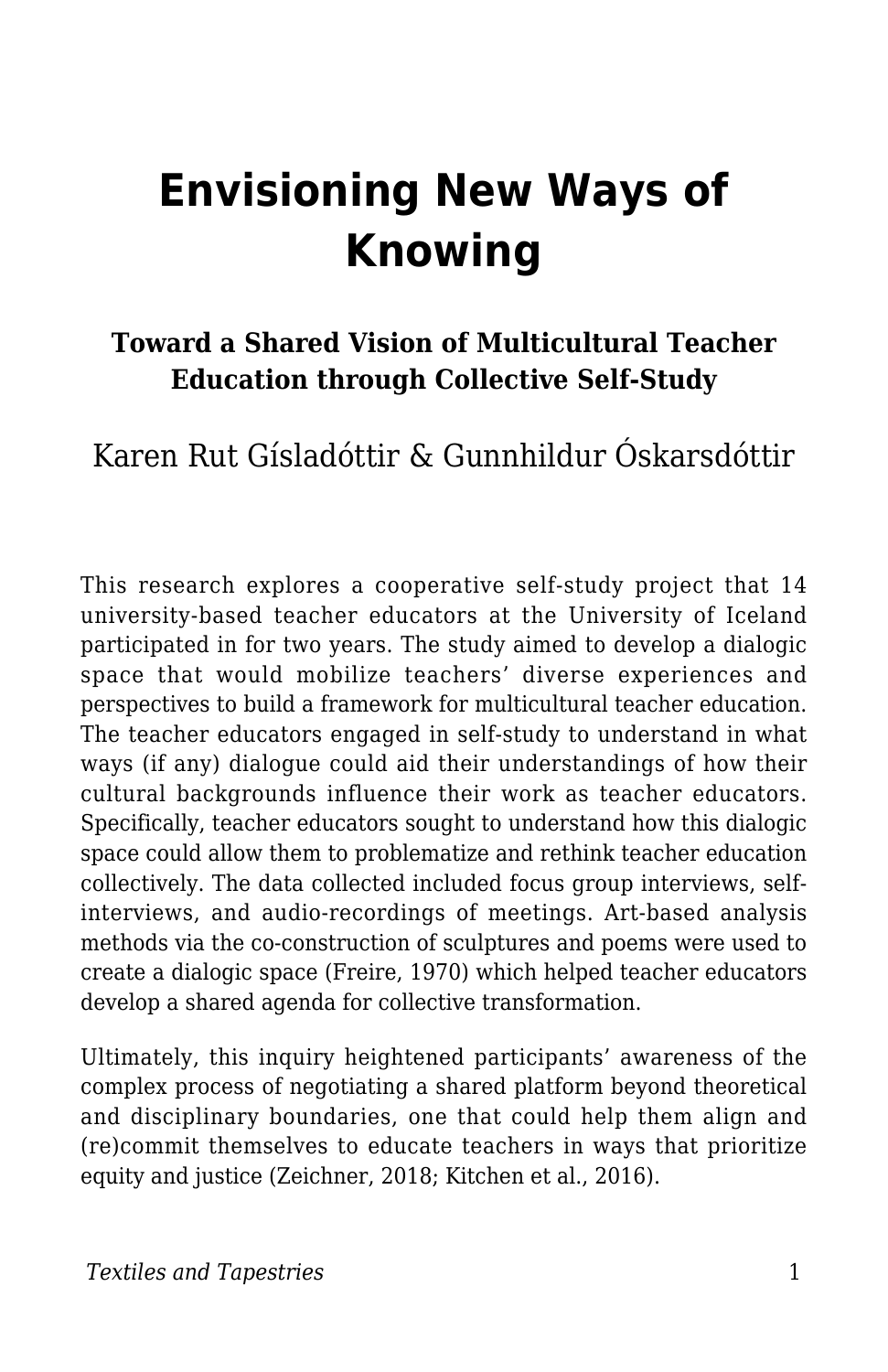### **Context**

The increasing immigrant population within Icelandic schools has created a demographic imperative for pursuing multicultural approaches to education and teacher education. Never before has it been more important for teacher education programs to prepare teachers multiculturally, necessitating a collective transformation of the role of teacher educators in Iceland, who largely embody dominant Icelandic identities (Sleeter, 2001).

Critical multicultural education demands the interrelated transformation of self, teaching, and society (Gorski, 2010; Souto-Manning, 2013). Working from this perspective, we sought to transform our roles as teacher educators to reconceptualize our practices using collective self-study as our practical methodology. Our inquiry fostered increased meta-awareness of our roles as teacher educators, helping us reconsider the positioning of our diverse backgrounds, practices, and experiences (Kitchen et al., 2016). This paper describes how the authors negotiated with each other and their colleagues in the process of creating a dialogic space for the group to develop a shared vision for multicultural teacher education.

## **Aims**

This collective self-study (Bodone, et al., 2004; Samaras, 2011) aimed to document and analyze the process whereby 14 university-based teacher educators in Iceland co-designed and negotiated a learning community committed to multicultural teacher education. Teacher educators worked to become aware of their identities and practices, developing a critical understanding of how they either resist or reify existing structures of inequity. In so doing, teacher educators reenvisioned their roles and practices as teacher educators (Mitchell et al., 2009; Gísladóttir, et al., 2019; Guðjónsdóttir, et al., 2017; Jónsdóttir et al., 2015; Jónsdóttir et al., 2018).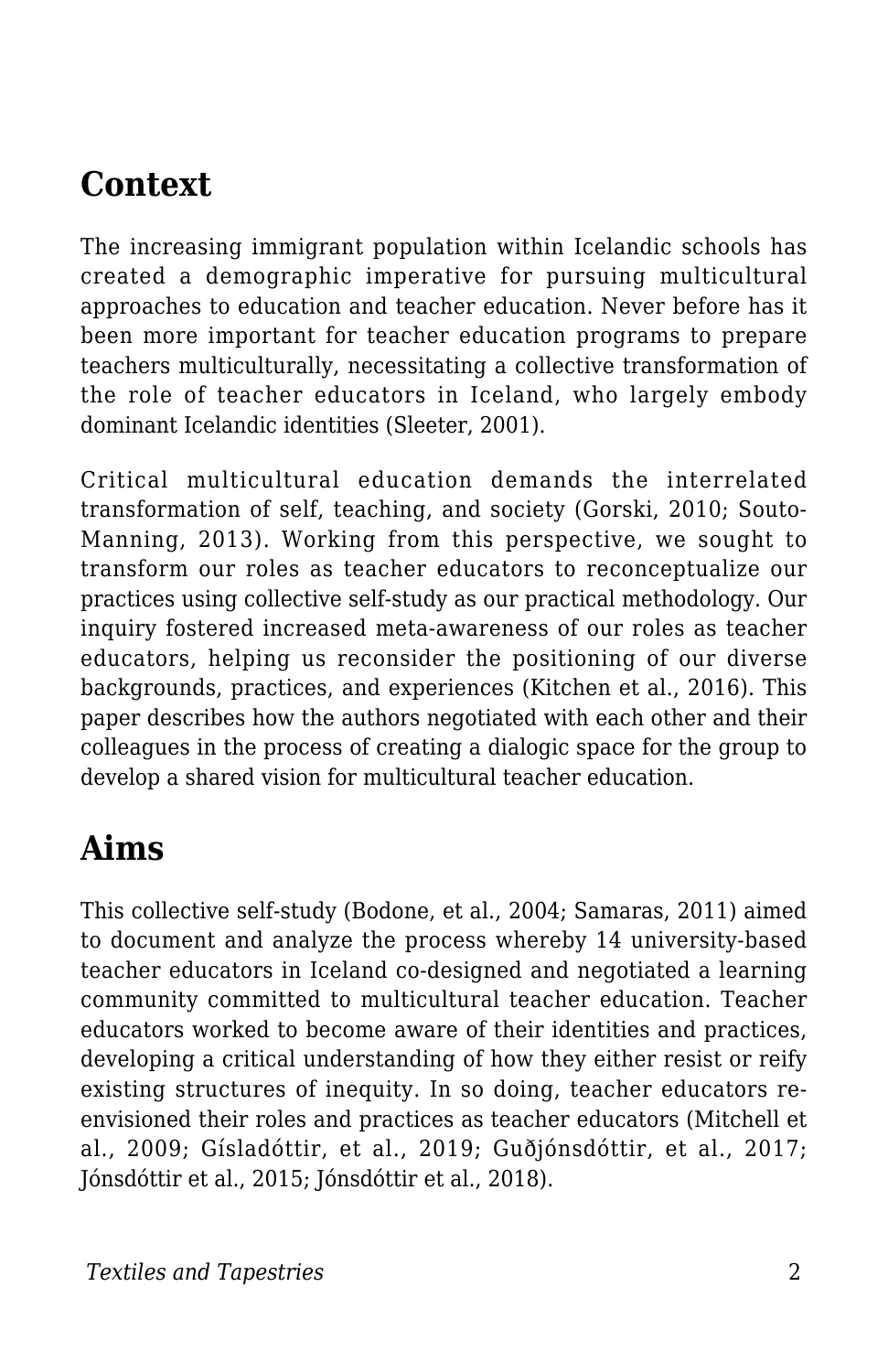A shared commitment to maintaining a dialogic space defines this research. In understanding the creation of the dialogical space and how it develops from within, we bring together Freire's (1970) notion of dialogical space and Bakhtin's (1984) notion of interior monologue. We understand dialogical space as an encounter between individuals within a temporalized space in which they attempt through shared reflection and action to act upon the world they want to transform. In their attempt to name the world, the world "reappears to the namers as a problem and requires of them a new naming" (Freire, 1970, p. 76). Thus, naming the world becomes a continued "act of creation and re-creation." For dialogical space to thrive, dialoguers need to find ways to develop horizontal relationships built on mutual trust. For this to happen, Freire asserts, the dialogue must be founded upon love, humility, and faith in humankind.

Bakhtin's (1986) notion of interior monologue becomes essential in identifying and interrogating the very foundation of dialogic space. The notion of interior monologue calls attention to how individual monologues are never just monologues. Dialogue, from a Bakhtinian perspective, has infiltrated every word and has both roots stretching into the past and the potential to progress forward to a limitless world. For Bakhtin, "dialogue" describes how the word itself is a site of battle in which different voices collide with and interrupt each other. This is especially true in the creation of new knowledge or a shared vision. In attempting to understand the complexity of developing a dialogical space for moving toward multicultural teacher education, the concept of interior monologue allows us to interrogate and explore what happens underneath the surface as ideas are brought into being through lived events or dialogical encounters between individuals and the world.

To name and interrogate practices and identities, teacher educators in this study engaged in the critical cycle (Souto-Manning, 2010). The critical cycle offered a framework to thematically investigate experiences, lived realities, and identities as teacher educators. It also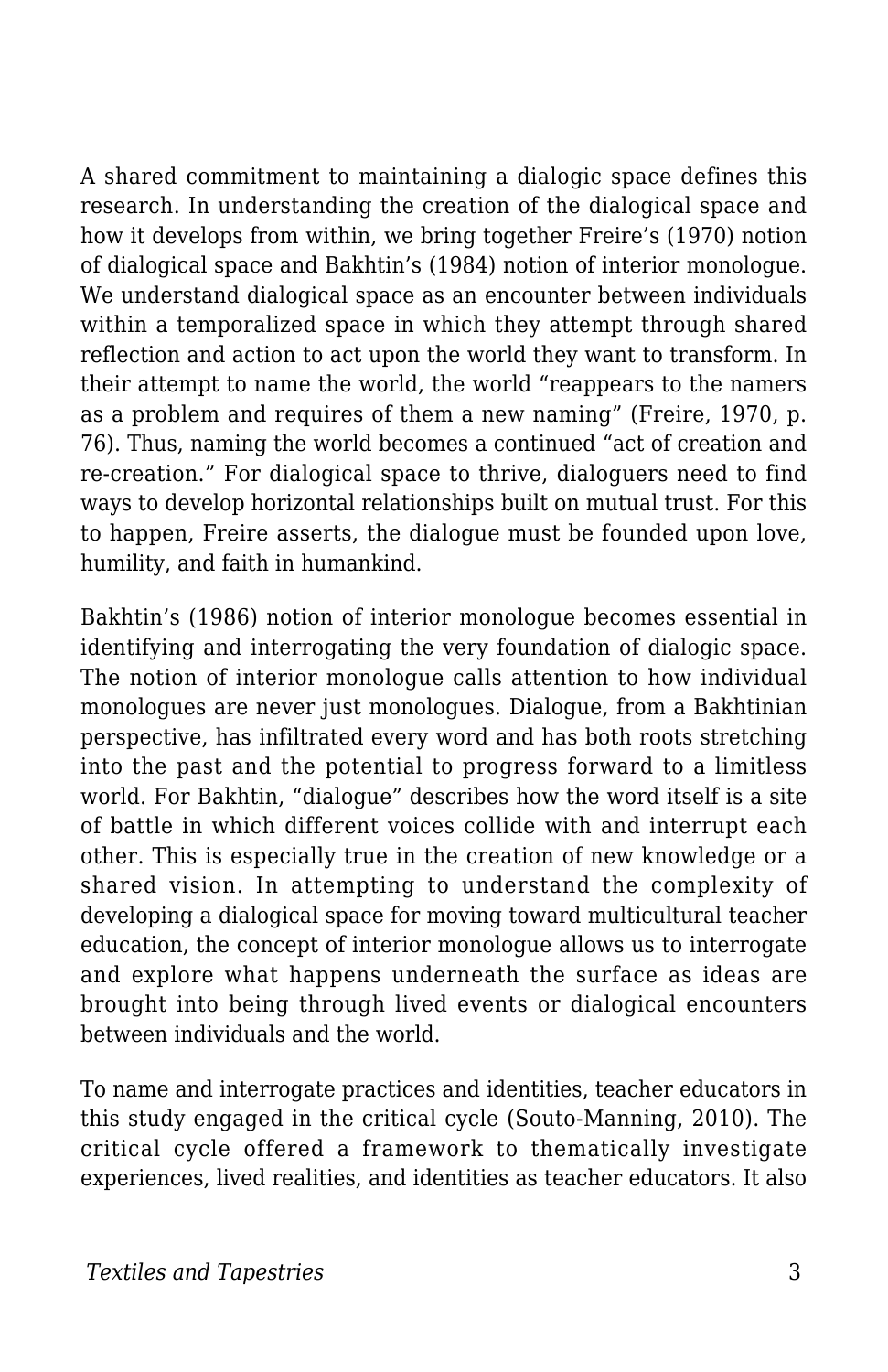allowed teacher educators to critically problematize teaching and work toward praxical transformation dialogically (Souto-Manning, 2019).

## **Methods**

This research traces how a dialogic space was created across fields of professional expertise and disciplinary backgrounds (Harrison et al, 2012; Pithouse-Morgan & Samaras, 2014; 2015; 2019; Pithouse-Morgan et al., 2016). Methods included rhetorically mapping our existing understandings of multicultural education, dialogically problematizing paradigms in order to frame difference historically (Goodwin et al., 2008), and developing a shared understanding of multicultural education (Banks, 2013; Kitchen, et al., 2016).

Data, collected for two years, included focus group interviews, selfinterviews, audio-recordings, transcripts of meetings, and artifacts. Analysis engaged art-based methods, via the co-construction of sculptures and poems, to make visible negotiations and tensions. Iterative analysis allowed for further work.

First, teacher educators documented their understandings and experiences of multicultural education via collective self-interviews guided by questions formulated by the group (Meskin et al., 2014). In small groups, teacher educators took turns interviewing each other. Each interview lasted about 30 minutes. Interviews were recorded and each member transcribed their own interview. In the analysis, participants re-read the transcripts of their own interviews to identify "emotional hot points" (Cahnmann-Taylor, et al., 2009) they wanted to explore by creating sculptures.

Creating the sculptures allowed teacher educators to make tangible their internal and abstract ideas. This, in turn, allowed them to interrogate their ideas dialogically and weave them together to form a collective understanding that would enable them to move towards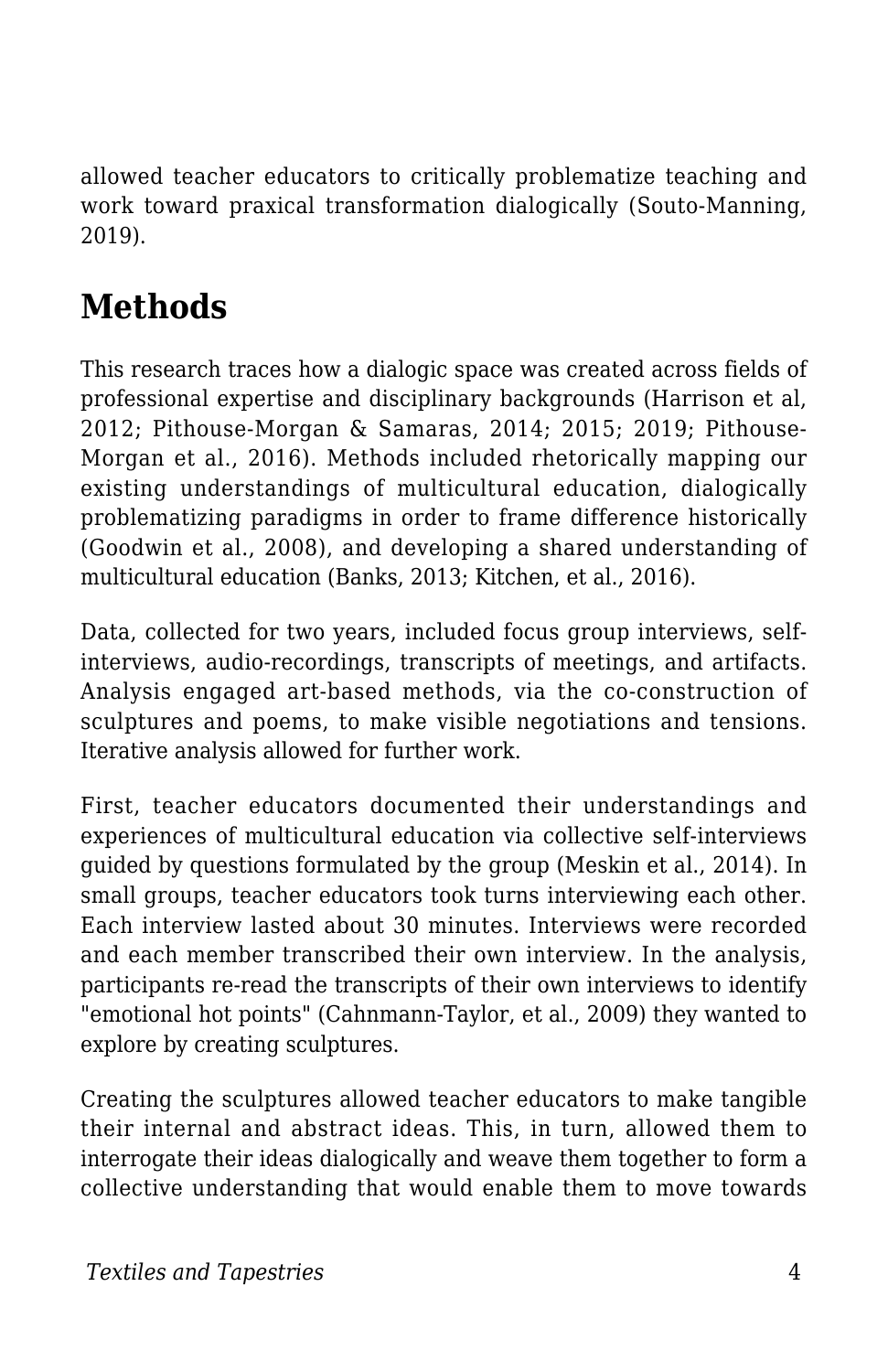multicultural teacher education (Figure 1).

#### **Figure 1**

*Examples of Sculptures Made by the Groups*



Explanations of the sculptures were video recorded and transcribed. Poetic inquiry was used to analyze these transcripts and distill complicated clouds of ideas down to essential concepts. Inspired by "erase poetry" (Faulkner, 2012; Pithouse-Morgan, et al., 2014), teacher educators read the transcripts and erased words that lacked vital meaning for them in terms of multicultural education, leaving only words important for their collective work (see Figure 2).

#### **Figure 2**

*An Example of Transcript and the Words Holding a Vital Meaning*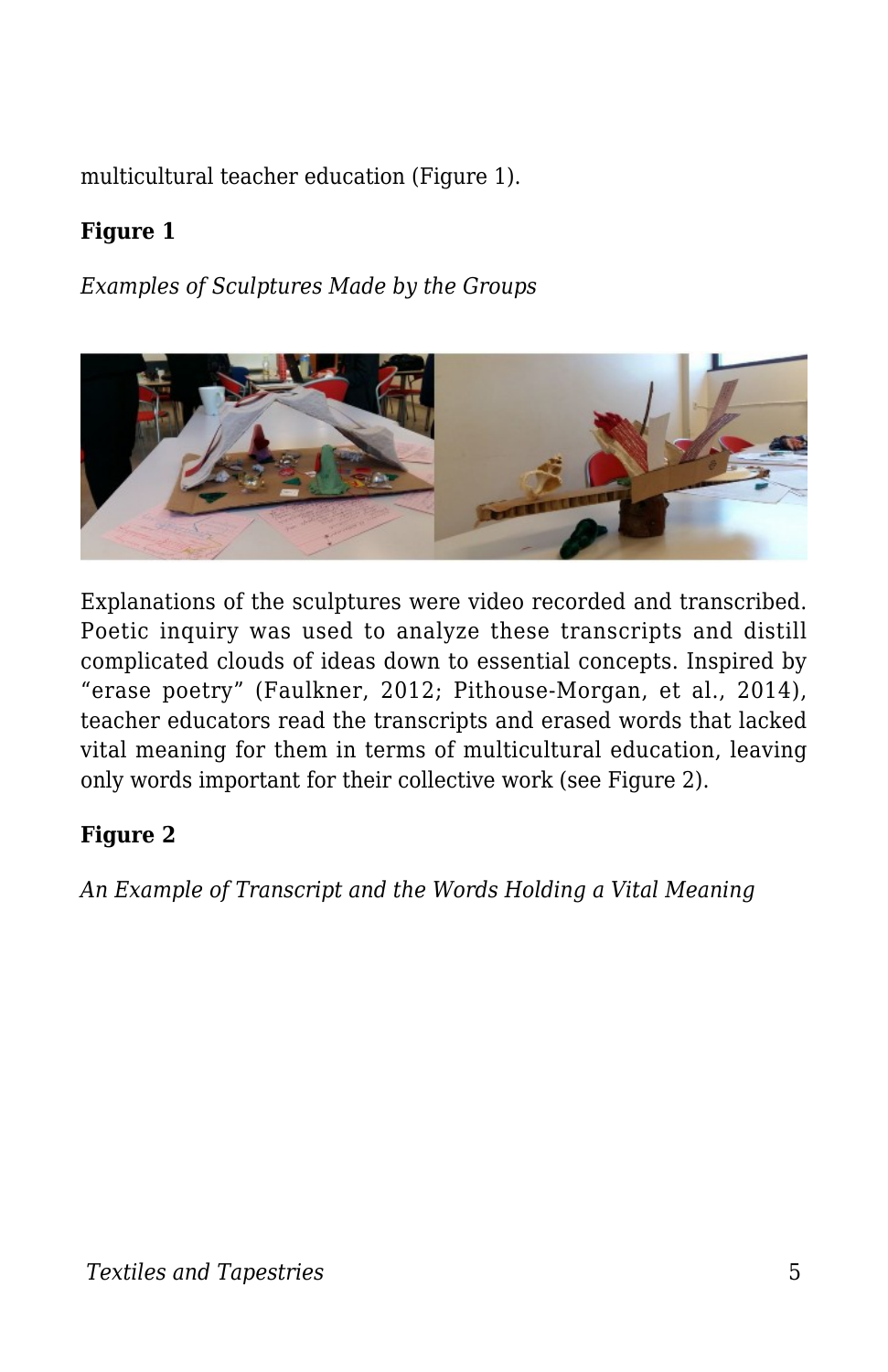

Then, each group rearranged words into collective poems, which comprised the theoretical foundation upon which the group would build. Finally, through dialogic engagement, the teacher educators identified three pillars essential for guiding their work.

### *Participants*

The 14 participants form a diverse, interdisciplinary, and dynamic group of educators with different backgrounds and experiences. Nine had Icelandic heritage and spoke Icelandic natively. Five spoke other mother tongues and were brought up in different countries. Each member had different academic experiences and held different positions within the School of Education, ranging from PhD students and adjuncts to assistant professors, associate professors, and full professors. Some were new and others experienced. Each brought different theoretical and methodological orientations to the group. In particular, some were familiar with action research and self-study methods, while for others these forms of research were new. The authors offered participants to use pseudonyms in this paper, but all opted to use their real names.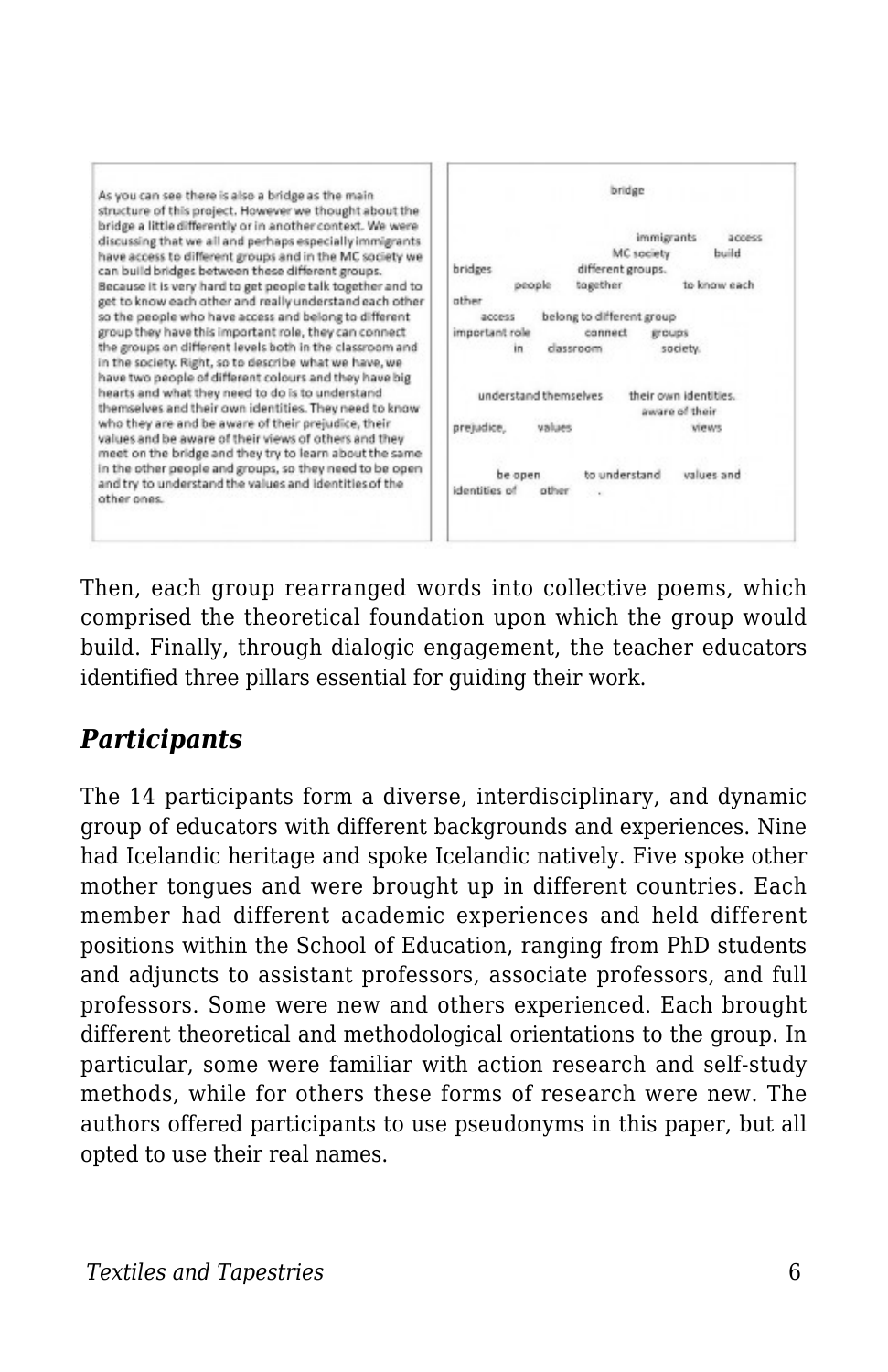#### *Negotiating a Starting Point*

Creating a shared vision for the group did not happen without effort. The first meeting concerned how the School of Education was preparing student teachers to incorporate multicultural education into their teaching practice. This meeting attracted 12 participants. We discussed the need to map out current work and our understanding of multicultural education. The conversation was rich with different theoretical and methodological orientations. First, teacher educators explored participants' different experiences and expectations. The conversation traversed several topics: how multicultural education emerged in our educational practices, areas where we could improve, and how multicultural perspectives were present in course syllabi. The discussion then turned toward the critical importance of designbased research. As teacher educators discussed the steps for working towards multicultural teacher education, they discussed how they could distribute articles on the topic, mobilize beneficiaries, and empower teachers. The conversation ended with a discussion about designing a questionnaire to send to colleagues within the School of Education. Yet, as soon as the idea of the questionnaire emerged, it began to overshadow other ways of approaching the task.

As a head of the faculty, Gunnhildur observed that many courses included an emphasis on multicultural education. However, how individual teacher educators were carrying this out within their coursework was unclear. Gunnhildur thought that the questionnaire was an essential way to ascertain how our colleagues were approaching multicultural education.

Karen, however, did not agree. As a self-study researcher, she did not prioritize gathering this information over the first-hand praxical transformation the group wanted within their program. She believed that in sending out a questionnaire the group was uncritically taking an authoritative stance.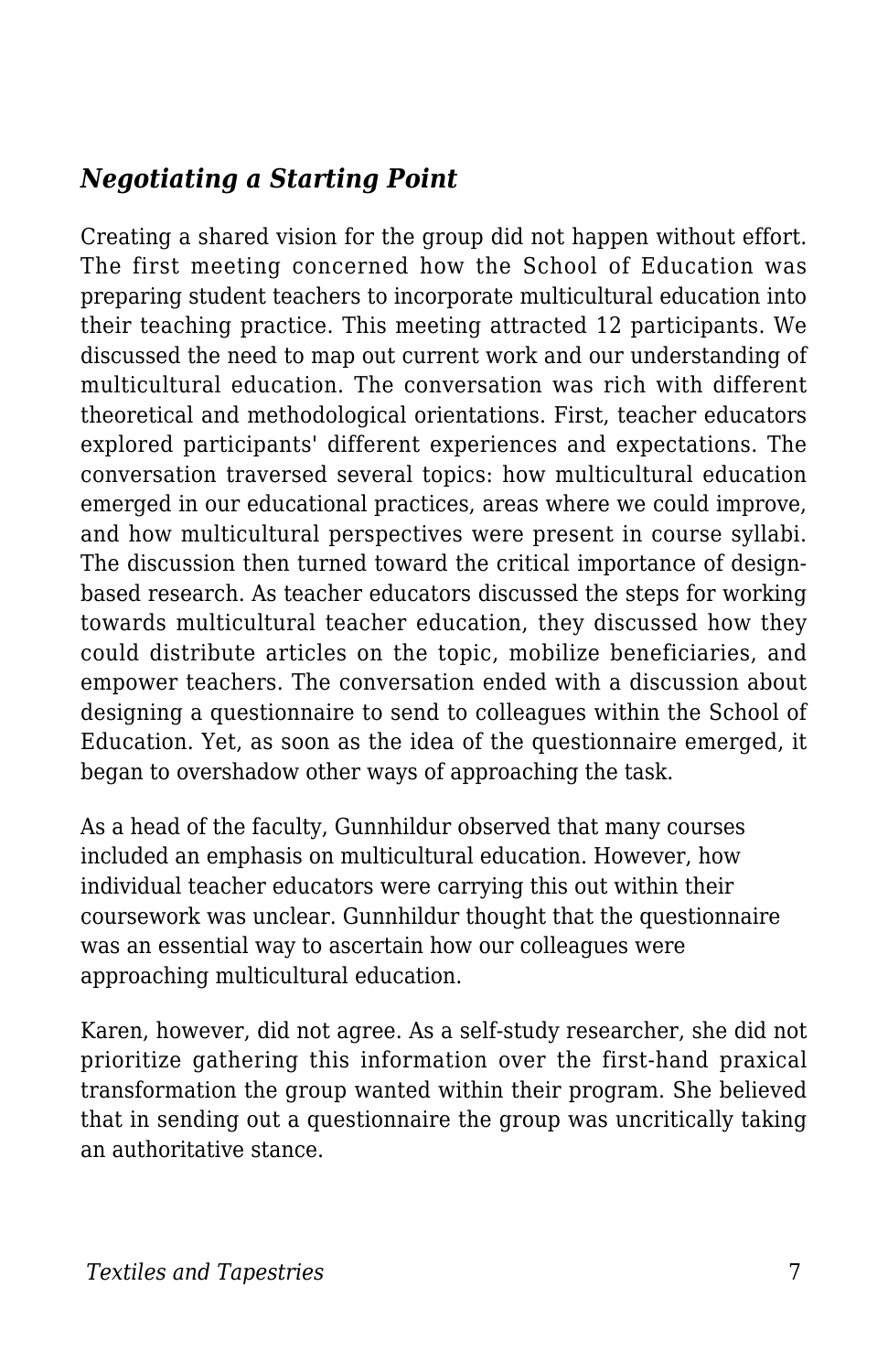To make her point, Karen pointed to the pronoun *"we"* in the group's initial research focus – "how do *we* prepare student teachers for practice in schools concerning multicultural education?" Karen intended to highlight that the group first needed to define this "we" who was responsible for the preparation of student teachers. She wondered:

Did the pronoun refer to this discussion group? And was the group's task to focus on the steps being taken to understand what could be learned from our processes? Or did the pronoun refer to all of the teacher educators within the School of Education? And what were we going to do with that information? Would that give us the potential to carry through the changes we envisioned?

Karen thought the group needed to explore their own practices so they could become agents of change before moving forward. Karen was committed to self-study as an essential pathway for the group's work. Yet these ideas were met with hesitation and resistance, as the group's discussion repeatedly circled back to the questionnaire.

Gunnhildur left the meeting feeling as though the group was one step closer to understanding how to map out the work happening at their institution. However, she realized that people brought multiple theoretical and methodological experiences regarding multicultural education into the meeting, and not everyone agreed with the methodological approach of this project. She had never considered doing a self-study. Karen left the session feeling frustrated with the discussion of the questionnaire. Her experiences in teacher education had taught her that self-study was often considered to lack validity as a methodological approach for developing knowledge about and for teacher education (Johnson-Lachuk, et al., in press). The conversation confirmed her understandings of how self-study was often marginalized within her institution. She knew that if she was to be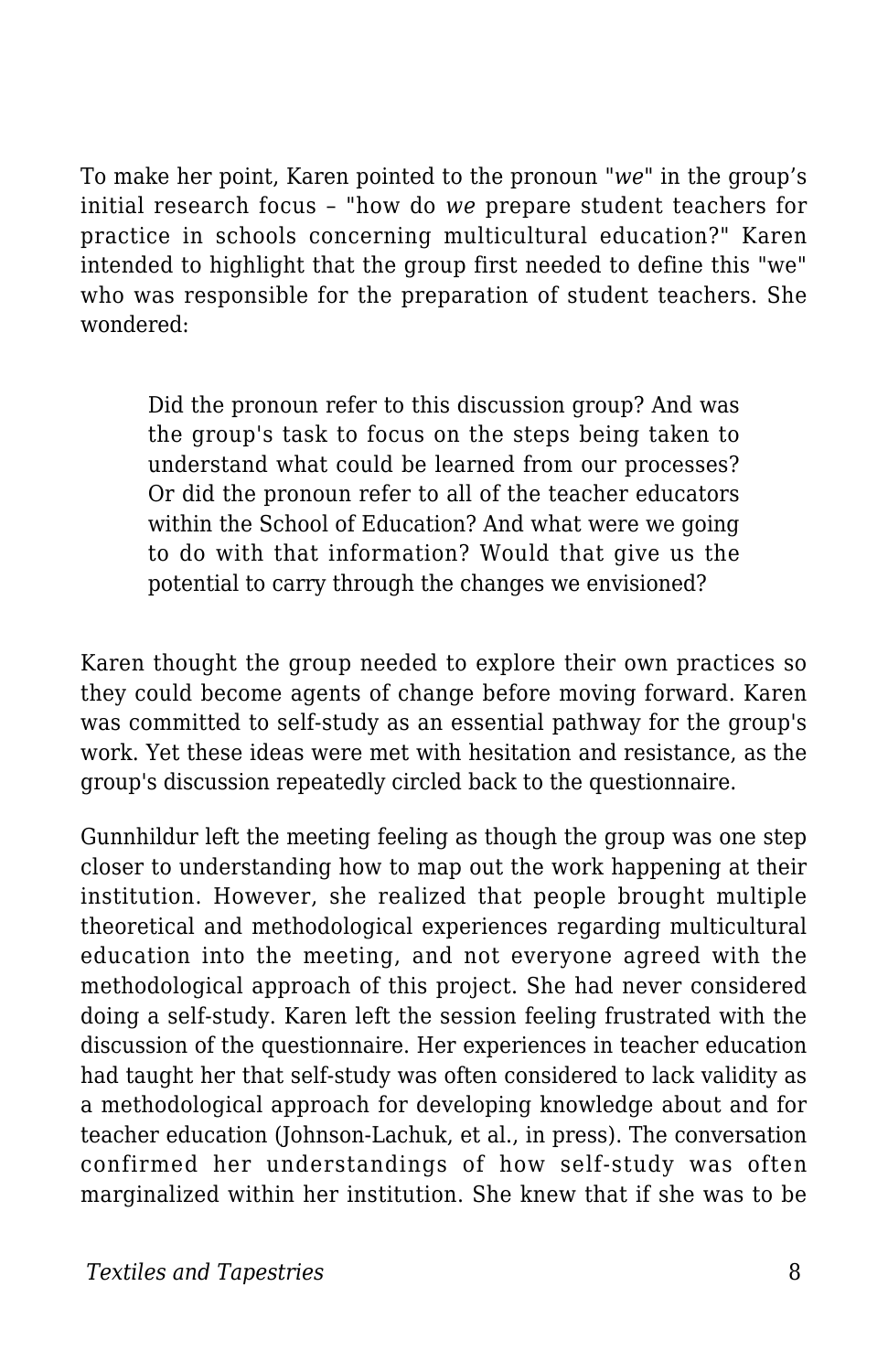part of this group, self-study had to be one of the methodological choices utilized.

#### *Turning Towards Self-Study*

Leading up to the second meeting, Karen shared her concern with her colleague Hafdís Guðjónsdóttir, an experienced self-study researcher (Bodone, et al., 2004; Samaras, et al., 2012). Hafdís was interested in joining the project but had been unable to fit the meetings into her schedule. Karen shared how sending out a questionnaire had been proposed, indicating that she felt she lacked the authority to push the group to use new methods.

Hafdís readily agreed to attend the next meeting and came swirling in like a "self- study" tornado. The discussion continued where it had left off. Teacher educators exchanged ideas, ranging from sharing publications on how teachers *should think* about multiculturalism to using results from existing research in our courses. Karen was discouraged that the discussion did not create space for teacher educators to transform their thinking. In her mind, the group's focus was undergirded by an implicit assumption that teacher educators were somehow the experts and not in need of transformation themselves. As Karen struggled to articulate her concern, Hafdís explained that, while surveys might be useful in gaining an overview of a phenomenon, they were seldom effective because of low participation rates. She continued by asking the group, "What do we want to do with our findings? How important is it for us to see what we are doing at the same time as we are mapping out what is happening at the university?" She proposed that we interview each other in small groups.

This technique, she asserted, would yield two outcomes: practicing questions that could then be used with our colleagues, and getting to know each other's experiences and knowledge.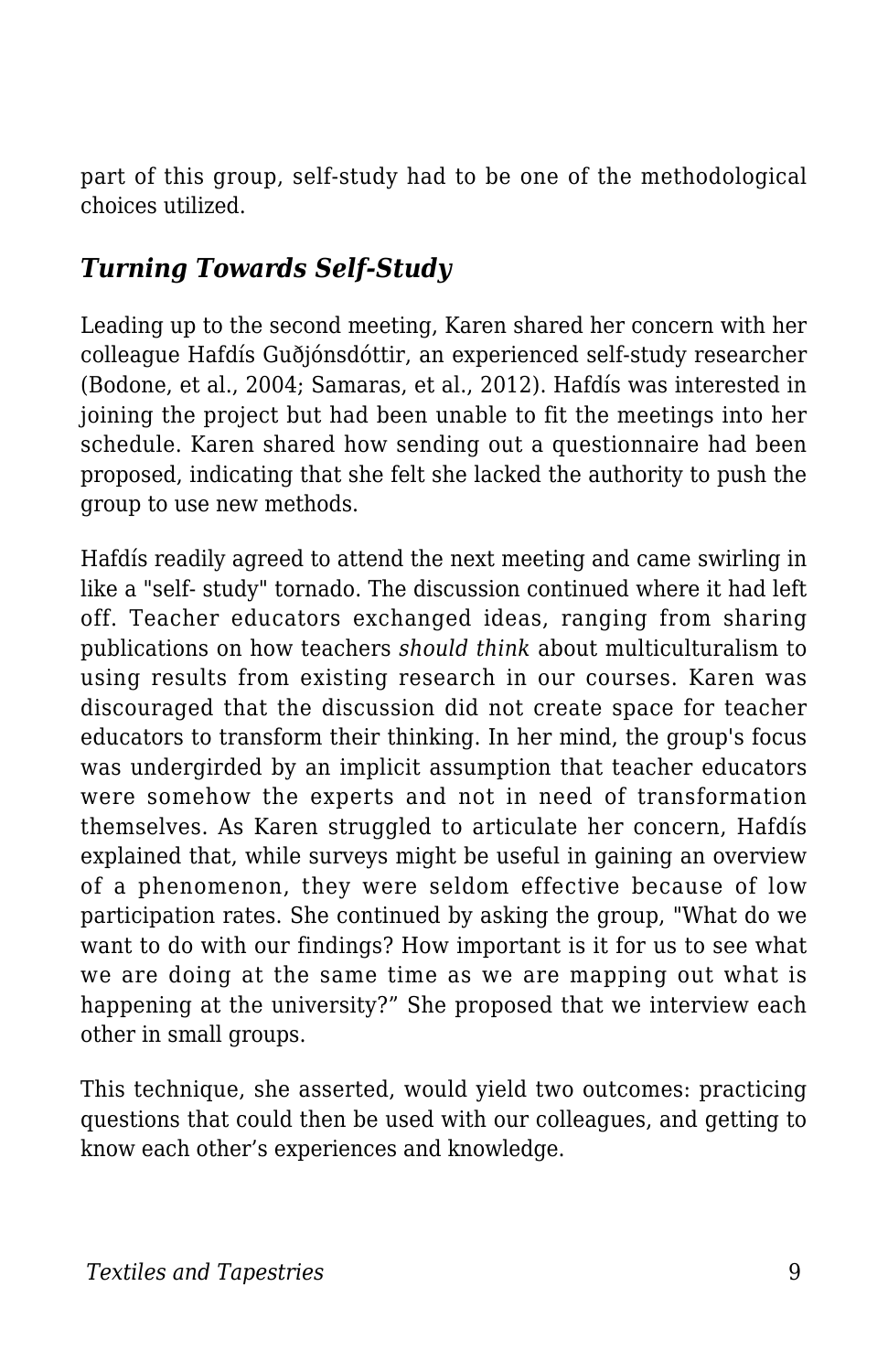The group approved of this idea. Quickly, interview questions were developed: 1) What is your understanding of multicultural education? 2) Where does your interest in multicultural education come from, or why have you become involved in multicultural education? 3) Can you name examples of your educational practices reflecting these theoretical underpinnings? 4) Can you identify how you develop environment, learning spaces, and/or participation in the spirit of multicultural education? The large group was divided into groups of three, and a time was scheduled to conduct the interviews.

### *Negotiating a Shared Vision Towards Multicultural Teacher Education*

In December, the interviews were conducted and transcribed. Gunnhildur felt this change in focus had released teacher educators from the disagreement over the questionnaire. Everybody agreed these interviews were essential for further development. After the interviews, Karen believed the group had effectively turned the process towards themselves and were now on a path with the potential for negotiating a shared vision and understanding of their work. However, the group was just getting started. Now they needed to develop a constructive framework for future directions. Not everyone was convinced about the direction this project was taking, and Karen knew she needed to demonstrate the importance of selfstudy in developing pedagogical and ontological knowledge for teacher education.

In moving ahead, Karen suggested constructing an art-based framework in which teacher educators would individually begin identifying essential points in their interviews that they would then bring into small groups to create a collective sculpture. While Gunnhildur found this idea exciting, she worried that the process would be too time-intensive, and the sculpture idea might detract from the group's focus. Before the next meeting, Karen appeared in the teacher's lounge with two big suitcases full of recyclable material.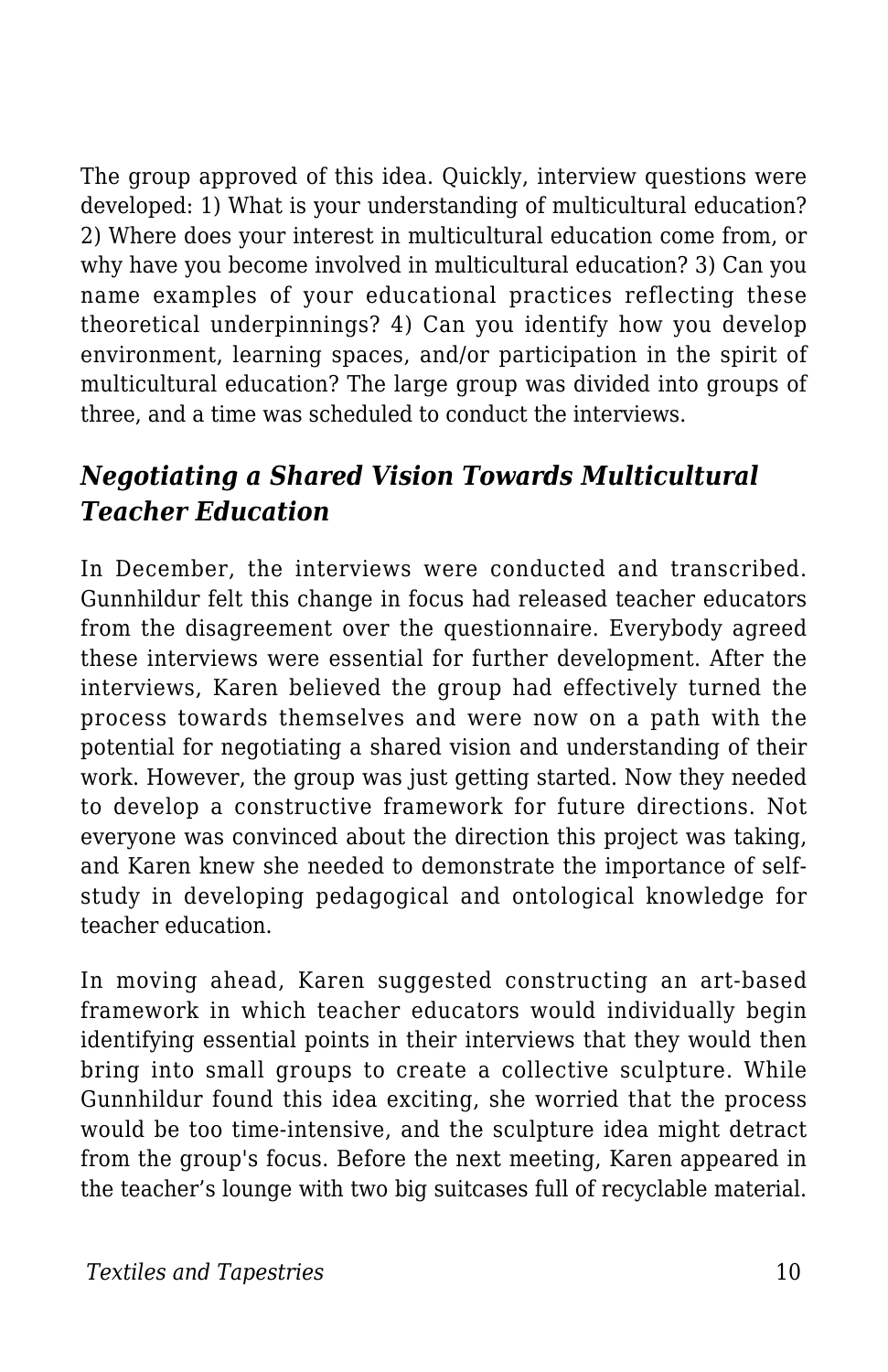Gunnhildur, caught off guard, asked Karen if she meant that teacher educators would "create actual sculptures in the meeting." "Of course," Karen replied. "What did you think we were going to do?"

Gunnhildur laughed and admitted she thought that teacher educators were going to create an imaginary sculpture, not a real product. She could not envision where making an actual sculpture would lead the research process. She wondered whether what Karen proposed was even research and whether teacher educators would buy into this process. She felt that she was asking too much in having teacher educators dedicate a whole-session to "arts and crafts." But faced with Karen's determination, she realized she could not turn back.

At the beginning of the session, the materials provided for the artbased analytical work were displayed. The session commenced with individual time to engage with each person's interview, identifying points teacher educators wanted to address further in small groups. The following concepts emerged: reflecting on individuals' home culture; assisting immigrant children who did not speak Icelandic; removing hindrances; making the unconscious conscious; identifying students' strengths and cultural resources; having courage; addressing prejudices and privileges; securing immigrants' participation; reflecting on one's disposition; finding pathways to collaboration; bilingual children, poverty, gender equity, equal opportunities, and the idea that the school should reflect society. In small groups, teacher educators listened to each other's points before moving forward to using sculpture to create a shared vision. Teacher educators were randomly assigned to groups of four, with Karen and Gunnhildur assigned to the same group.

While some individuals were very focused on the school and how they could help student teachers to work with students of diverse backgrounds, others were more concerned with how these ideas played out within society. The discussion shifted from mere dialoguing about thoughts to dialoguing through the recyclable material at hand.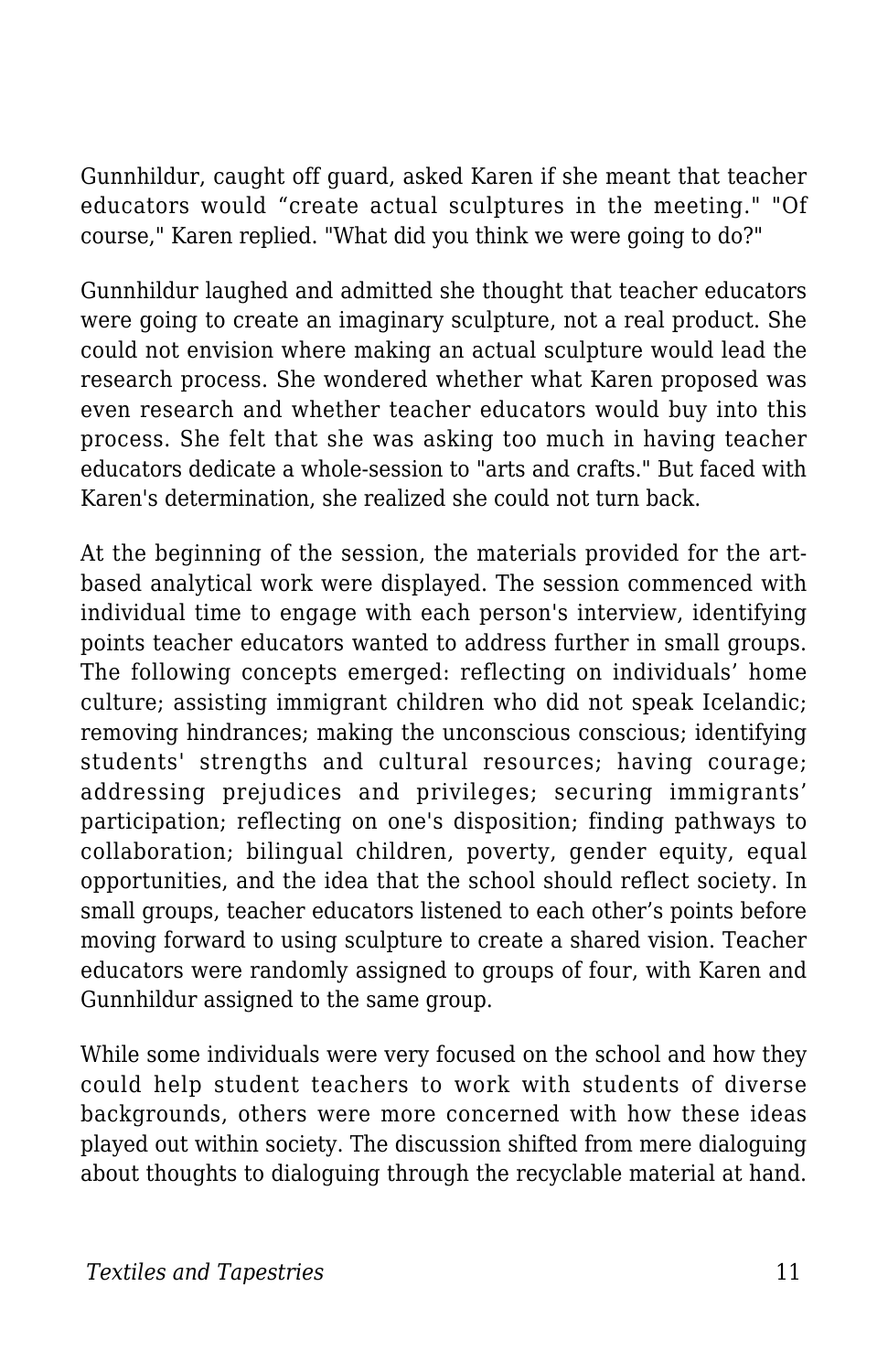An incident in Gunnhildur's and Karen's group illuminates how creating the sculptures provided a space to negotiate shared meaning and to ensure one's ideas were included (see Figure 3).

#### **Figure 3**

*Our Sculpture in the Making*



In discussing how to proceed with our sculpture, Gunnhildur expressed concerns about helping student teachers create conditions within schools to work with students' diverse backgrounds. Karen asked Gunnhildur if she wanted to focus on that in building our sculpture, or if we should start with our understanding of multiculturalism. Gunnhildur was not sure what Karen meant and asked if she was thinking of this in the abstract. Karen explained that multicultural education was also about people's journeys and how they connected with others and learned about new cultures. As they began to work on the sculpture, Karen engaged in an in-depth discussion about self and society with Anh-Dao, another member of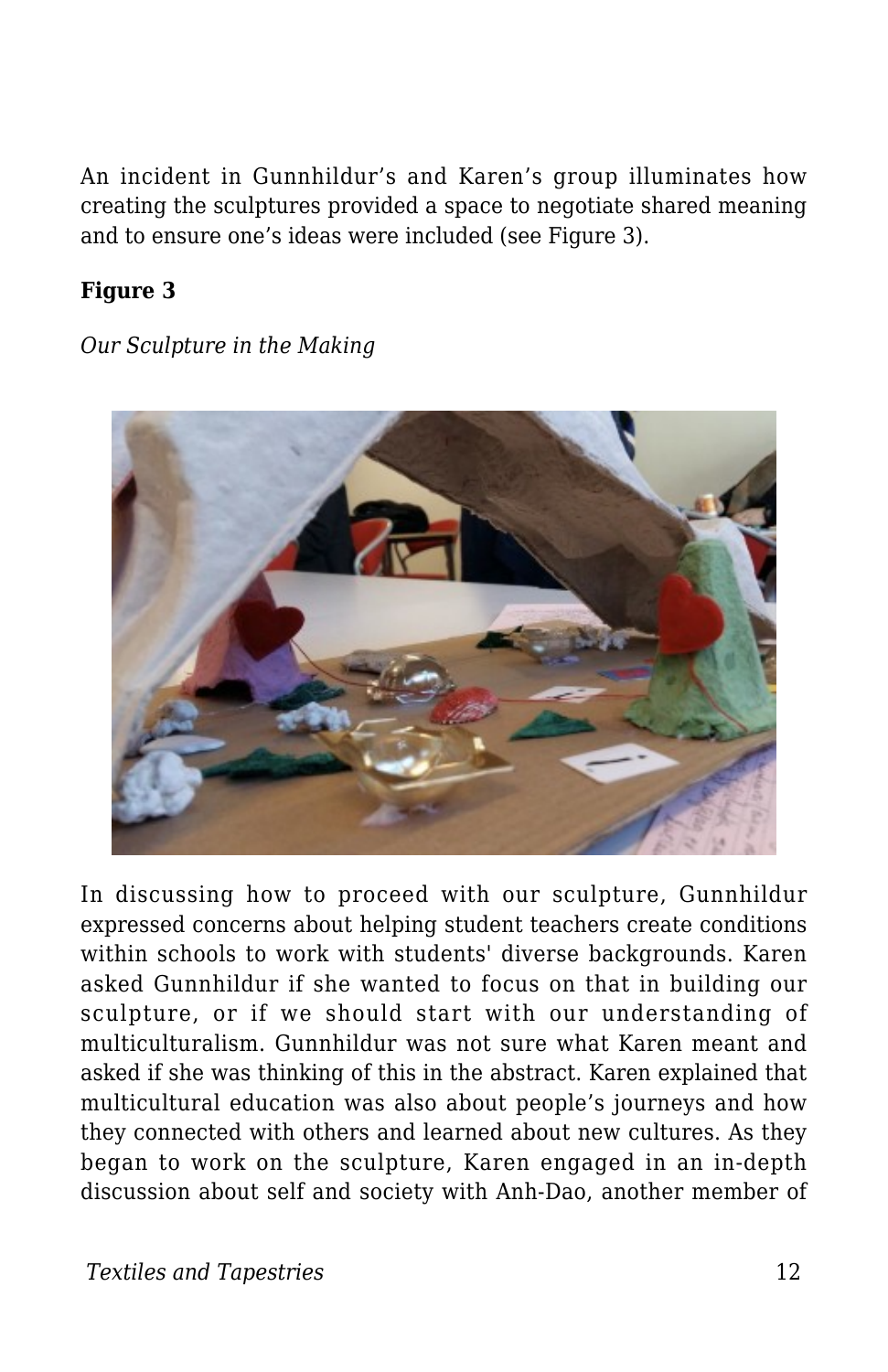the group. They discussed the relationship between a person's social position and privilege. Karen and Anh-Dao used the silver-colored candy bulbs in the picture to represent the different locations of privilege (see Figure 3); on top of it, inside of it or under it, described the different social positions. Feeling excluded from the conversation, Gunnhildur and Hrönn (the fourth colleague) suggested that schools needed to be included in the sculpture, but they felt they did not get a response. They initiated their own conversation where they admitted they were not relating to Karen and Anh-Dao's creation.

"Hey, we are thinking about the school," Hrönn said firmly.

"The school?" answered Anh-Dao with a puzzled tone in her voice. "Yes, we want to have the school there," Hrönn continued.

"Yes," Karen responded pointing to the sculpture, "so this is the society. We have the individuals there. Then we will have the school around the society. What do you think about that?"

"I want to make this transparent," Hrönn said. "So the child or the individual and society are reflected within the school."

"Okay," Karen replied, and returned to discussing privilege and social position with Anh-Dao.

Gunnhildur and Hrönn continued their discussion. Gunnhildur determined that the school needs to be visible in the sculpture, asked Hrönn how they could include it in the sculpture. Together, they created a large bridge and brought it to the table.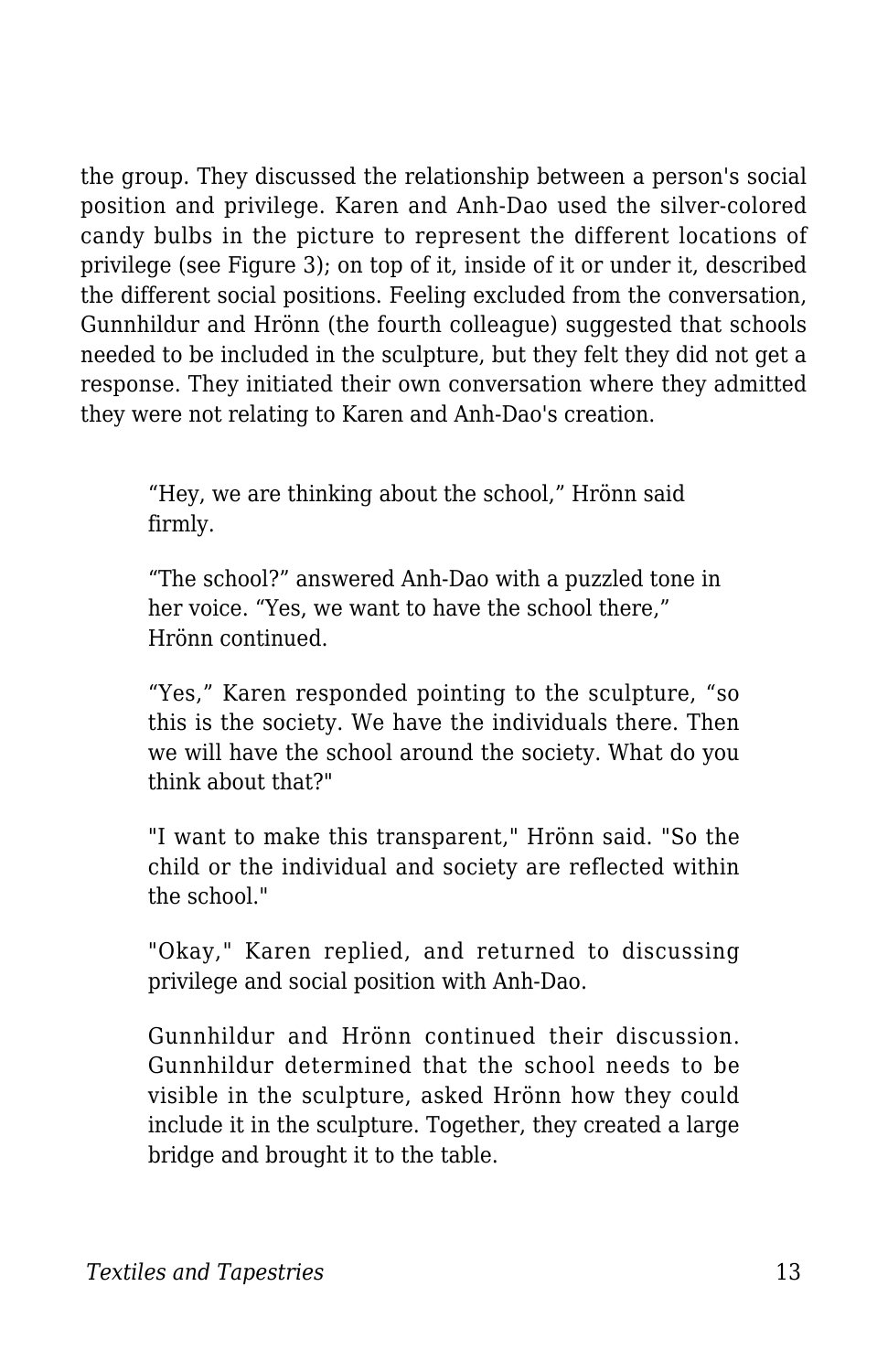"Can we place a bridge here?" Hrönn asked. Karen replied affirmatively but wondered if it could be turned into some walls instead.

"I want a bridge rather than a wall," Gunnhildur declared. Hrönn agreed.

Karen persisted in trying to convince them that it might be better to turn their bridge into a wall, pointing out space constraints. She suggested that we could place the wall at the edge of the sculpture, indicating that it had to surround and reflect society.

But Gunnhildur was adamant about the bridge, and Karen reluctantly agreed.

Gunnhildur and Hrönn placed the bridge in the center of the sculpture.

"Now you understand," said Gunnhildur, pointing to the bridge at the heart of the sculpture and asking if everybody was okay with this. Nobody disagreed, and the bridge/school ended up being one of the centerpieces of the sculpture. In sharing the overall message of our sculpture, Gunnhildur and Hrönn reflected upon this experience, explaining how happy they were having the bridge in the sculpture. They had tried to explain how the school represented a bridge between society, school, and children but felt as Karen and Anh- Dao did not see this option because they were so deep in their discussion. The material allowed them to insert the bridge as they explained their point of view. This was important because if they had not gotten their attention they would have felt that their voices were not equal to the others in the group."

The final step in developing a shared vision for our group was to use transcripts from each group's explanation to craft poems. We read through the transcripts, and erased words that lacked vital meaning for us in terms of multicultural education, leaving only the words we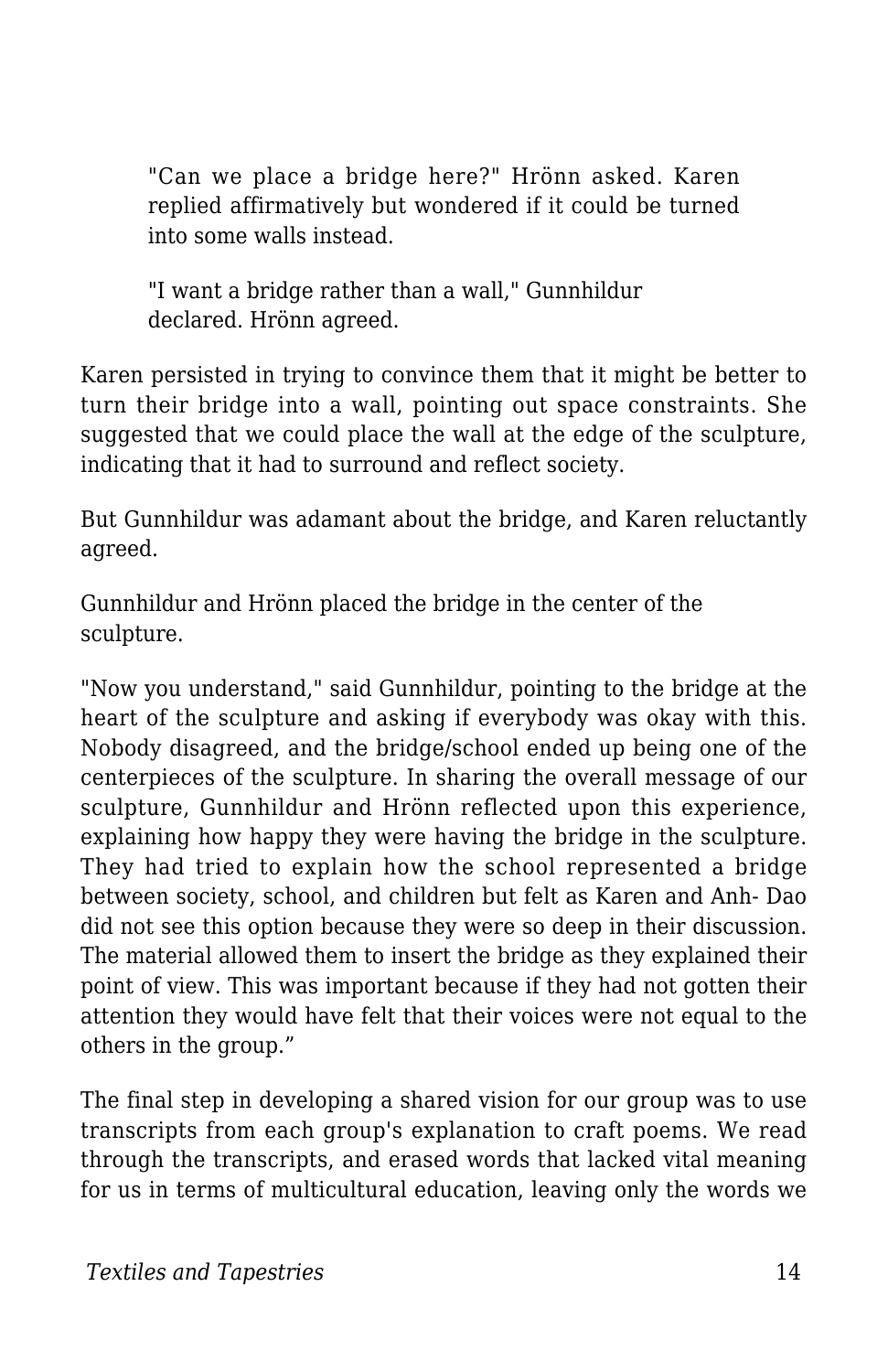thought were necessary for our collective work. Then we rearranged the words into poems. For example:

personal journey / institutional journey / societal journey

starting with ourselves / do I have prejudices / how can I overcome that

the teacher / learning and growing / creating opportunities / supporting students

speaking from experience / without shame / about poverty / social position

students participating / their voices heard / requires structure support

dialogue / listening / the courage to say I want this included

the classroom / reflection of society / equality and respect

children / as creators / of opportunities

The self-study research process provided us with a pathway for capturing and representing the multiple experiences found in our group, which comprised the theoretical foundation from which the group would grow. Finally, through a dialogic engagement with the poems, we began to identify highlights from which we constructed the pillars of our future work.

These were: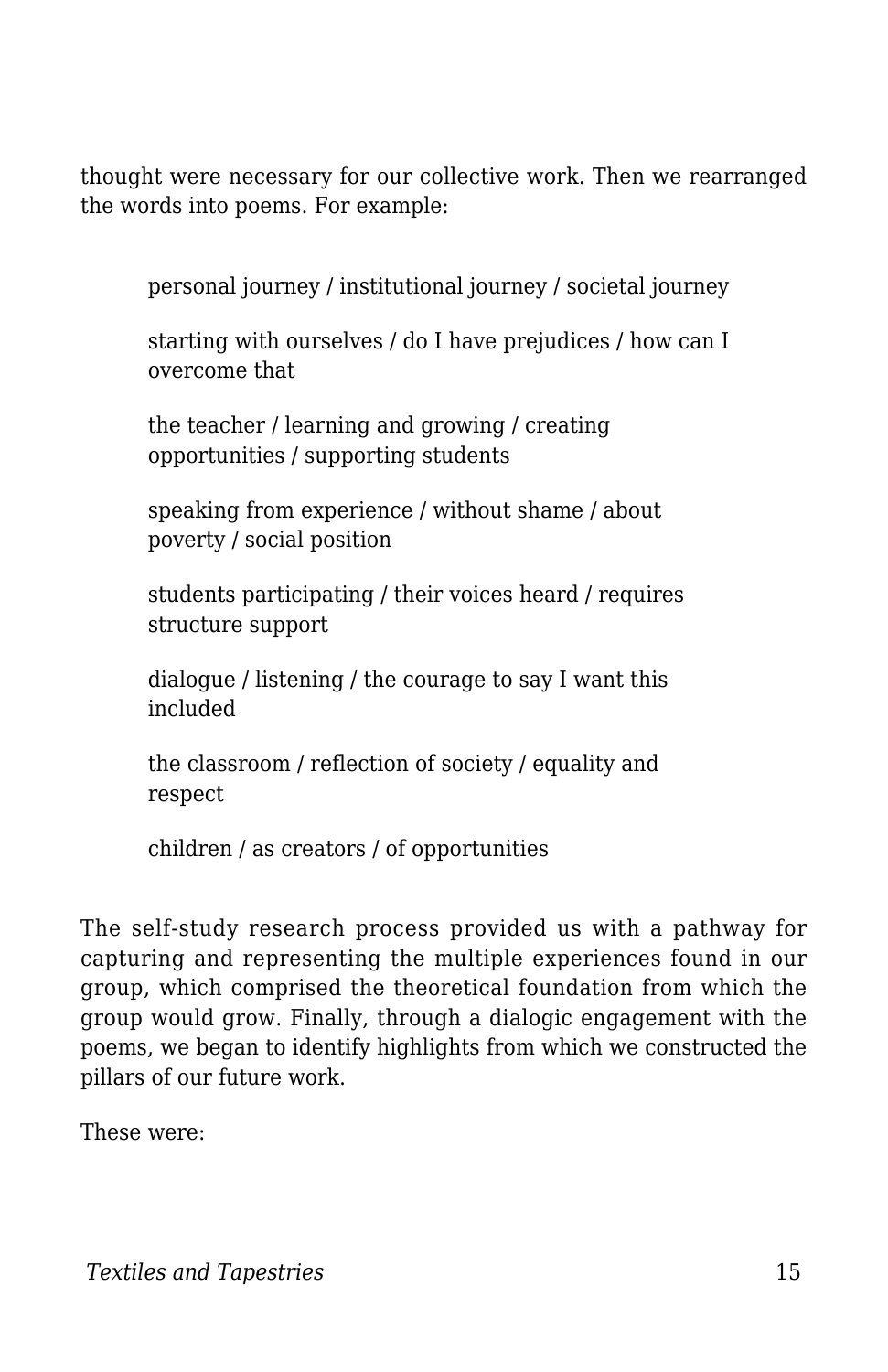- Belonging;
- Critical dialogue, encompassing the consideration of multiple perspectives;
- Transformation of self, classroom, and society.

# **Discussion**

Following Bakhtin's dialogism, we present our interior monologues as we engaged in this process. Our inner talk illuminates how every utterance is just the tip of the iceberg on the surface, with a whole slew of feelings and experiences down in the depths. Our inner monologues show how we worked through tensions in our relationships to create stronger communication. As such, our inner monologues illustrate some of the complexities of engaging in dialogue with one another. At times, participants do not feel heard or capable of listening. Ultimately, collective self-study puts us on a challenging, albeit productive, pathway towards furthering our personal and professional development in multicultural teacher education.

Self-study provided us with the space to explore the intricate process of drawing on each other's cultural and linguistic backgrounds, along with our experiences of teaching and teacher education, to develop individually and collectively. This exploration serves as a site for strengthening our relationships, aligning our practices, and affirming our commitment to prioritize equity and justice. The complexity embedded in this process is important to acknowledge and address. In preparing student teachers to work with students of diverse backgrounds, we, as teacher educators, need to be capable of creating an authentic dialogic space for discussion beyond institutional,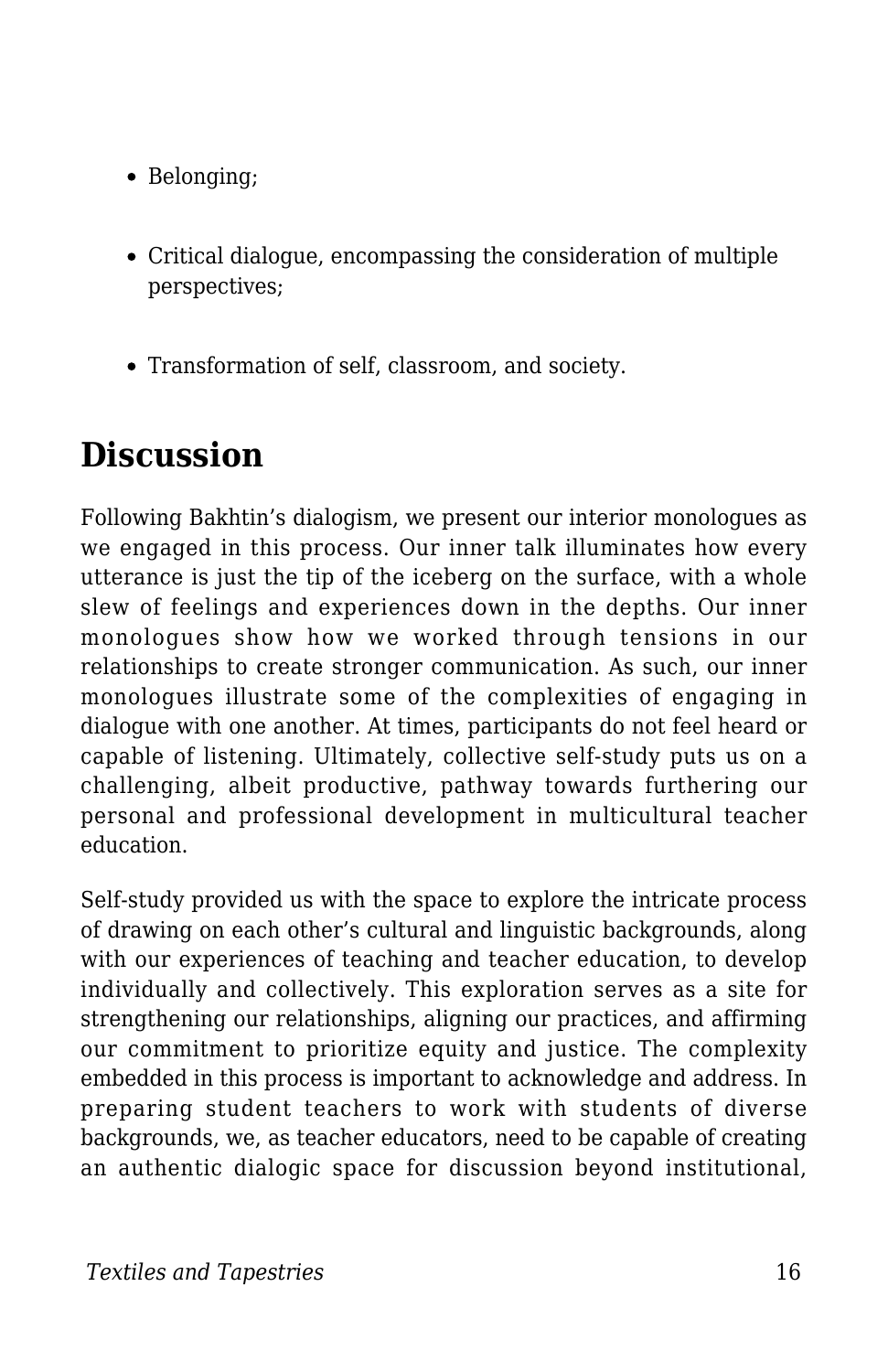geographical, theoretical, and disciplinary boundaries.

Self-study research was a powerful avenue for our group for identifying, problematizing, and transforming our individual and collective understandings of our roles and practices as teacher educators (LaBoskey, 2004). From this experience, we see such dialogue as an important site for student teachers to develop the trust needed to move toward multicultural education.

## **Implications**

This work has taught us that in working with a group of persons with diverse commitments and viewpoints, certain features must be present to create a shared vision. First, we need to create authentic spaces where individuals can bring in different knowledge, experiences, artifacts, and materials to develop a shared understanding that is respectful of diverse cultures. Such a space cannot be judgmental or evaluative, but rather must be open-minded and inclusive of diverse viewpoints. Second, we need to find ways to slow down so that we can better attend and listen to one another. In short, we need to be present and mindful. Finally, we need to capture our own dialogue to explore how we are (or are not) listening and being responsive to each other. Being aware of all those different components is important to develop the trust and understanding required for collaboration.

### **References**

Banks, J. A. (2013). Multicultural Education: Characteristics and goals. In J. A. Banks & C. M.Banks (Eds.), *Multicultural education. Issues and perspectives* (8th ed., pp. 3– 23). John Wiley.

Bakhtin, M. M. (1986). *Speech genres and other late essays*. Translated by Vern V. McGee. University of Texas Press.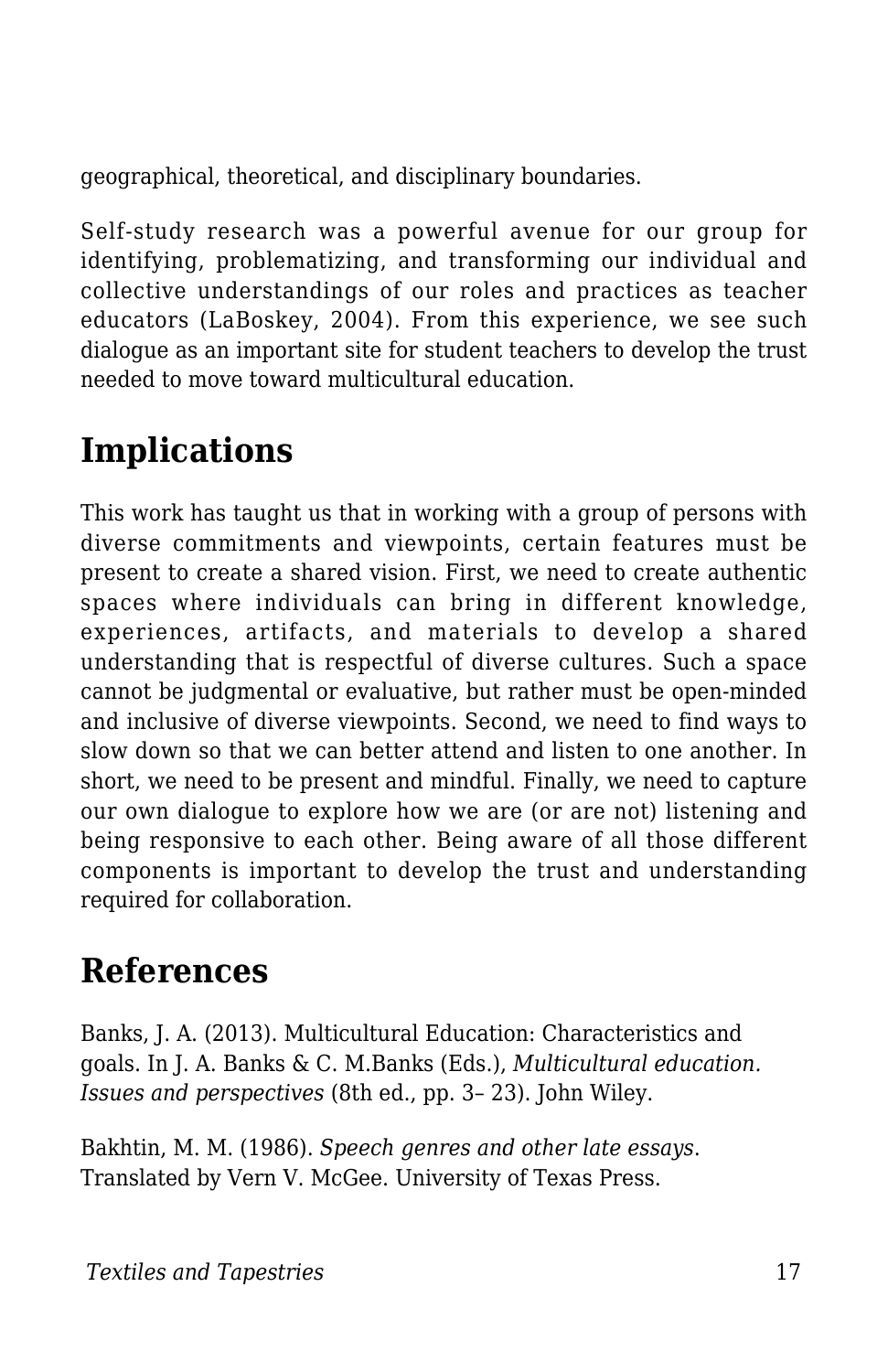Bodone, F., Guðjónsdóttir, H., & Dalmau, M. (2004). Revisioning and Recreating Practice: Collaboration in Self-Study. In J.J. Loughran, M.L. Hamilton, V.K. LaBoskey, & T.L. Russell (Eds.), *International Handbook of Self-Study of Teaching and Teacher Education Practices* (pp. 743-784). Springer.

Cahnmann-Taylor, M., Souto-Manning, M., Wooten, J., & Dice, J. (2009). The art and science of educational inquiry: Analysis of performance-based focus groups with novice bilingual teachers. *Teachers College Record*, *111*(11), 2535–2559.

Faulkner, S. L. (2012). Frogging it: A poetic analysis of relationship dissolution. *Qualitative Research in Education,1*(2), 202-227. doi:10.4471/qre.2012.10

Freire, P. (1970). *Pedagogy of the oppressed.* Continuum.

Gísladóttir, K. R., Guðjónsdóttir, H., & Jónsdóttir, S. R. (2019). Selfstudy as a pathway to integrate research ethics and ethics in practice. In R. Brandenburg & S. McDonough (Eds.), *Ethics, self-study and teacher education*. Springer.

Goodwin, A. L., Cheruvu, R., & Genishi, C. (2008). Responding to multiple diversities in early childhood education. In C. Genishi & A. L. Goodwin (Eds.), *Diversities in early childhood education: Rethinking and doing* (pp. 3-10). Routledge.

Gorski, P. C. (2010). *The challenge of defining multicultural education.* [Retrieved from https://edtechbooks.org/-eXr](http://www.edchange.org/multicultural/)

Guðjónsdóttir, H., Jónsdóttir, S. R., & Gísladóttir, K. R. (2017). Collaborative supervision: Using core reflection to understand our supervision of Master's projects. In R. Brandenburg, K. Glasswell, M. Jones & J. Ryan (Eds.), *Reflective theory and practice in teacher education* (237-255). Springer.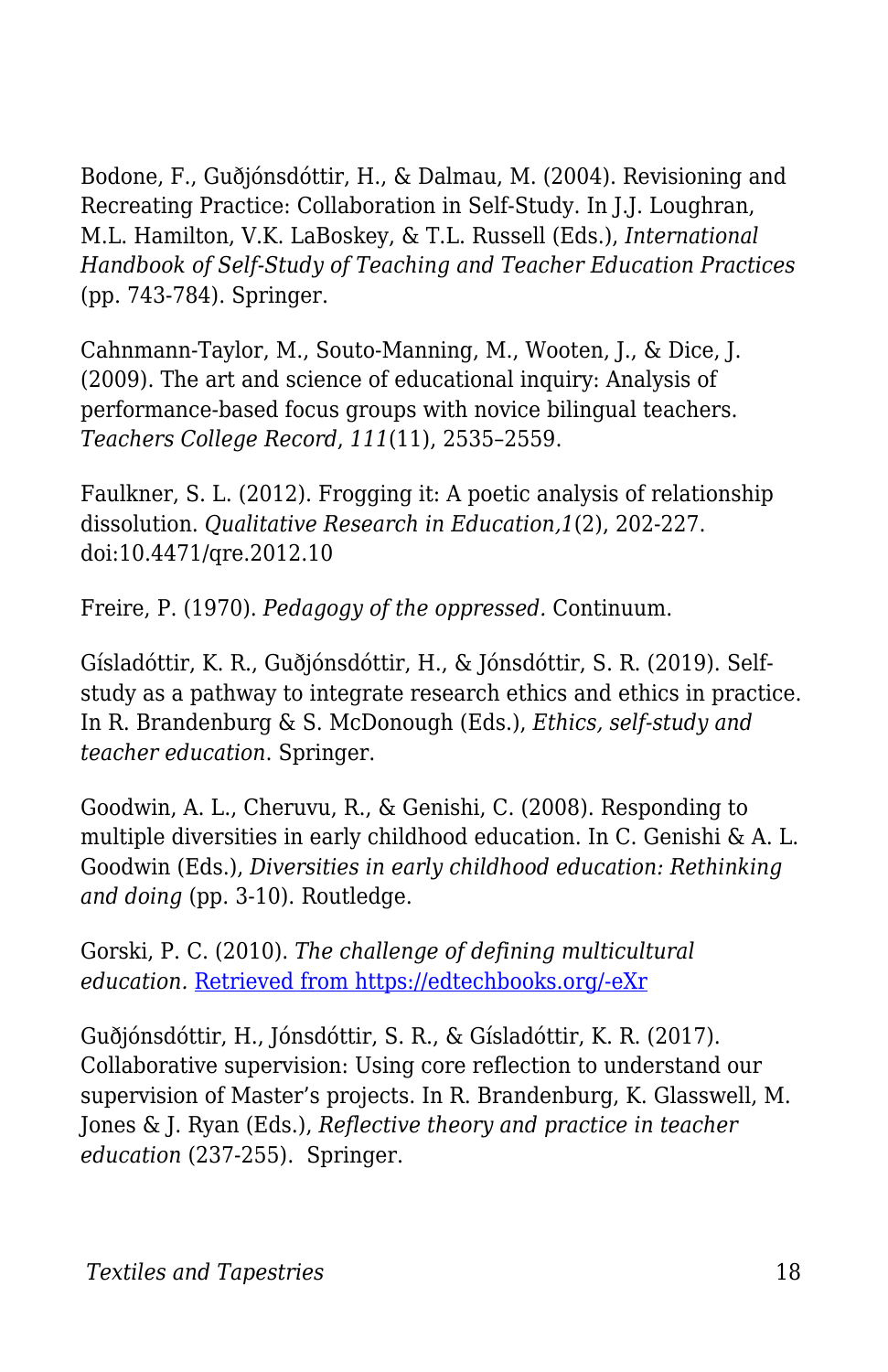Harrison, L., Pithouse-Morgan, K., Connolly, J., & Meyiwa, T. (2012). Learning from the first year of the transformative education/al studies (TES) project. *Alternation*, *19*(2), 12-37.

Johnson-Lachuk, A., Gísladóttir, K. R. & DeGraff, T. (in press). *Collaboration, narrative and inquiry that honors the complexities of teacher education*. Charlotte: Information age publication.

Jónsdóttir, S. R., Gísladóttir, K. R., & Guðjónsdóttir, H. (2015). Using self-study to develop a third space for collaborative supervision of master's projects in teacher education. Studying Teacher Education, 11(1), 32-48.

Jónsdóttir, S. J., Guðjónsdóttir, H., & Gísladóttir. (2018). Að vinna meistaraprófsverkefni í námssamfélagi nemnda og leiðbeinenda. *Tímarit um uppeldi og menntun/Icelandic journal of education, 27*(2), 201-223.

Kitchen, J., Fitzgerald, L. & Tidwell, D. (2016). Self-study and diversity. In J. Kitchen, D. Tidwell, & L. Fitzgerald (Eds.), *Self-Study and Diversity II: Inclusive Teacher Education for a Diverse World,* pp 1-10*.* Sense Publishers.

LaBoskey, V. K. (2004). The methodology of self-study and its theoretical underpinnings. In J. J. Loughran, M. L. Hamiltons, V. K. LaBoskey, & T. Russell (Eds.), *International handbook of self-study of teaching and teacher education practices* (Vol. 2, pp. 817- 869). Kluwer Academic Publishers.

Meskin, T., Singh, L., & Van der Walt, T. (2014). Putting the self in the hot seat: Enacting reflexivity through dramatic strategies. *Educational research for social change*, *3*(2): pp. 5-20. doi**:** 10.1080/09518390903426212.

Mitchell, C., Pithouse, K., & Moletsane, R., (2009). The social self in self-study; Author conversations. In K. Pithouse, C., Mithell, & R.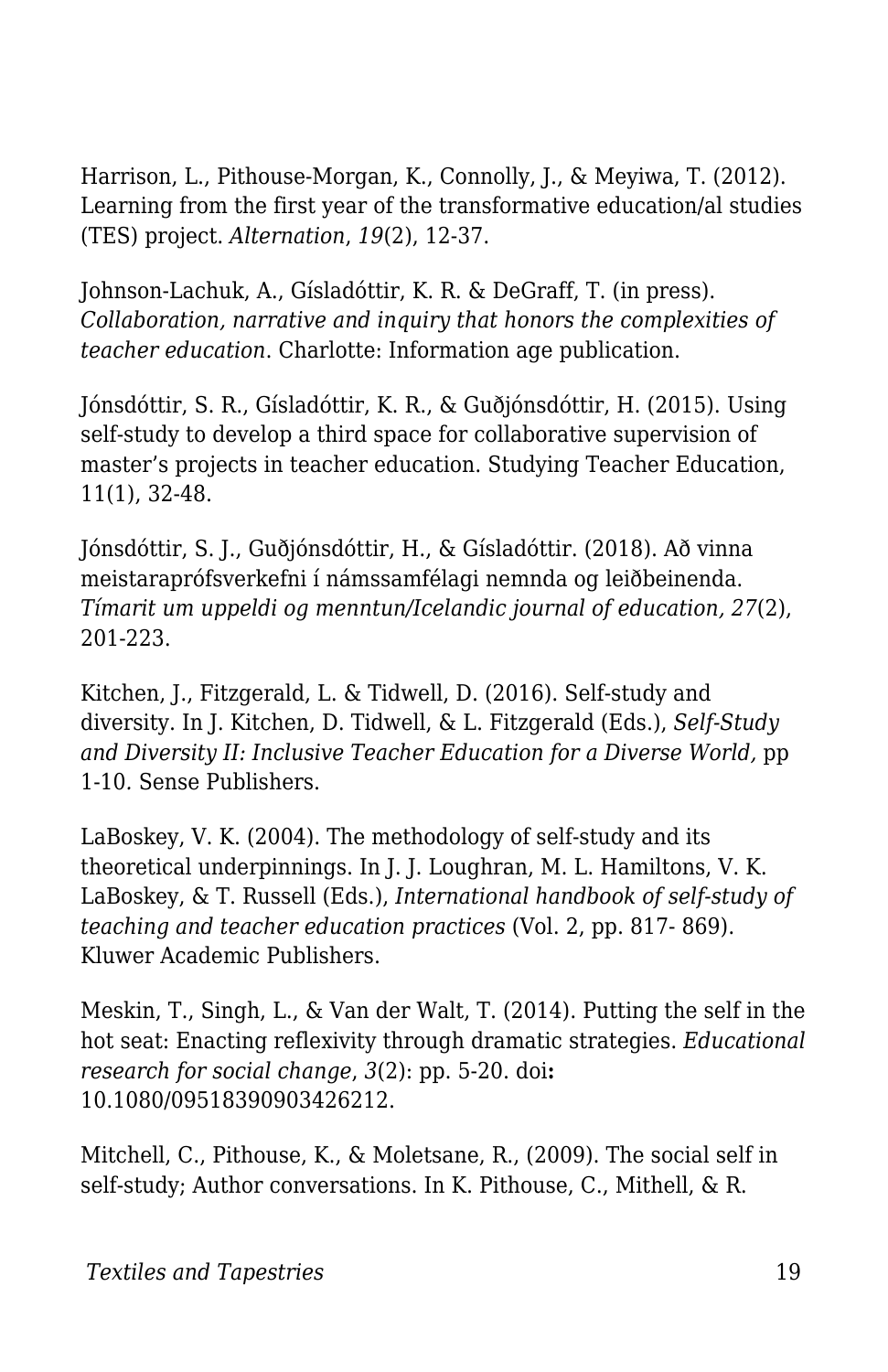Moletsane (Eds.), *Making connections: Self-study & social action*. (pp. 11-23). Peter Lang.

Pithouse-Morgan, K., & Samaras, A. P. (2014). Thinking in space: Learning about dialogue as method from a trans-continental conversation about trans-disciplinary self-study. In D. Garbett & A. Ovens (Eds.), *Proceedings of the Tenth International Conference on the Self-Study of Teacher Education Practices, East Sussex, England* (167-170). University of Auckland.

Pithouse-Morgan, K., & Samaras, A. P. (2015). The Power of "We" for personal and professional learning. In K. Pithouse-Morgan, K., & A.P. Samaras, A. P. (Eds.), *Polyvocal professional learning through selfstudy research*. (pp. 1-20). Rotterdam, The Netherlands: Sense Publishers.

Pithouse-Morgan, K., & Samaras, A. P. (2019). Polyvocal play: A poetic bricolage of the way of our transdisciplinary self-study research. *Studying Teacher Education, 15*(1), 1-15. doi:10.1080/17425964.2018.1541285

Pithouse-Morgan, K., Coia, L., Taylor, M., & Samaras,A. P. (2016). Exploring methodological inventiveness through collective artful selfstudy research. *LEARNing Landscapes, 9* (2), 443-460. doi: 10.1080/09518390903426212

Pithouse-Morgan, K., Pillay, D., Naicker, I., Morojele, P., Chikoko, V., & Hlao, T. (2014). Entering an ambiguous space: Evoking polyvocality in educational research through collective poetic inquiry. *Perspective in education*, *32*(4), 149-170.

Samaras, A. P., Guðjónsdóttir, H., McMurrer, J. R., & Dalmau, M. C. (2012). Self-study as a professional organization in pursuit of a shared enterprise. *Studying teacher education: A journal of self-study of teacher education practices. 8*(3), 303-320.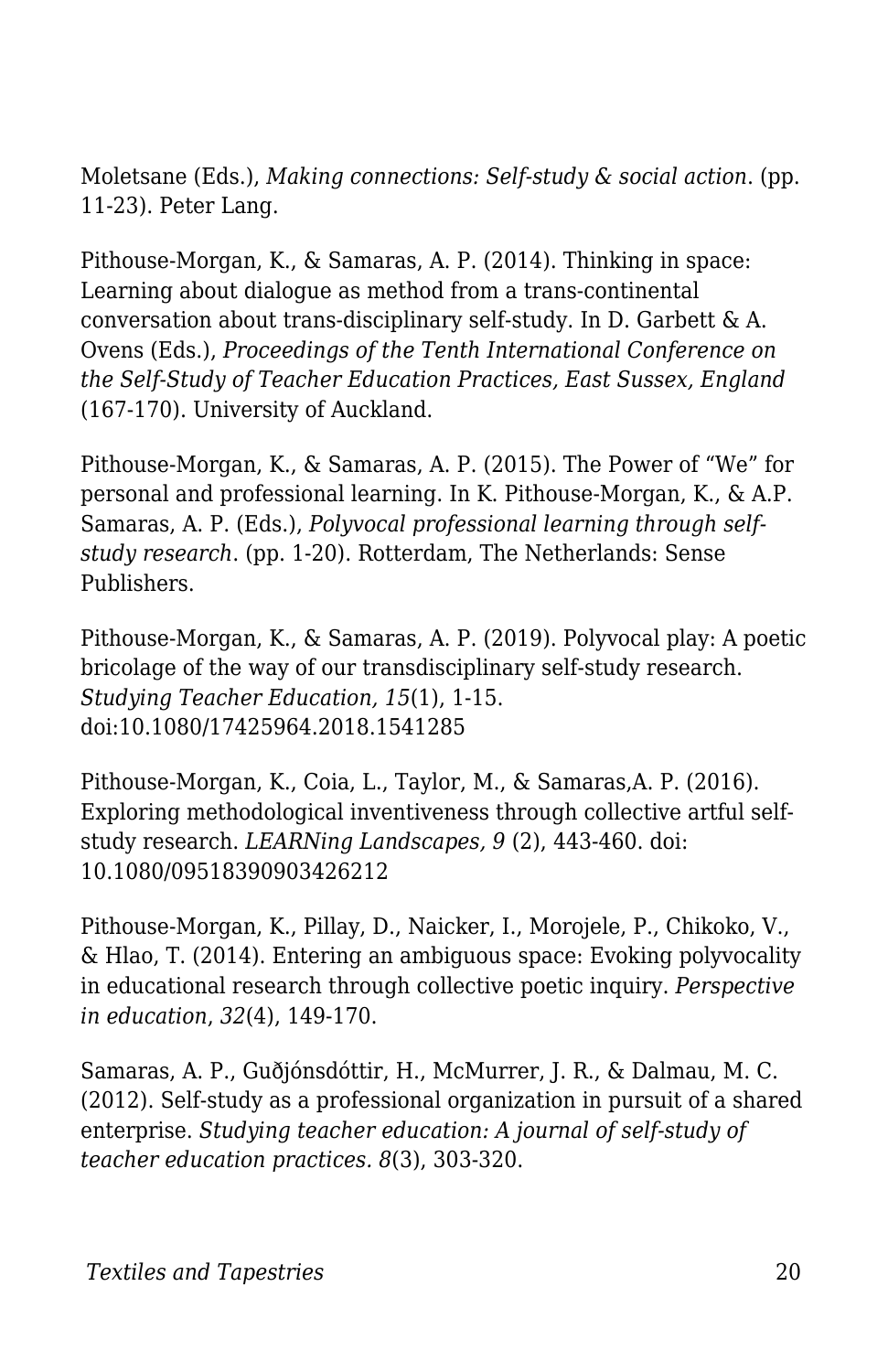Samaras, A. P. (2011). *Self-study teacher research: Improving your practice through collaborative inquiry*. Sage.

Sleeter, C. (2001). Preparing teachers for culturally diverse schools: Research and the overwhelming presence of whiteness. *Journal of Teacher Education, 52*(2), 94-106.

Souto-Manning, M. (2010). *Freire, teaching, and learning: Culture circles across contexts*. New York, NY: Peter Lang.

Souto-Manning, M. (2013). Multicultural teaching in the early childhood classroom: Strategies, tools, and approaches, Preschool-2nd grade. Teachers College Press.

Souto-Manning, M. (2019). Toward praxically-just transformations: interrupting racism in teacher education. *Journal of Education for Teaching, 45*(1), 97-113.

Zeichner, K. (2018). *The struggle for the soul of teacher education.* Routledge.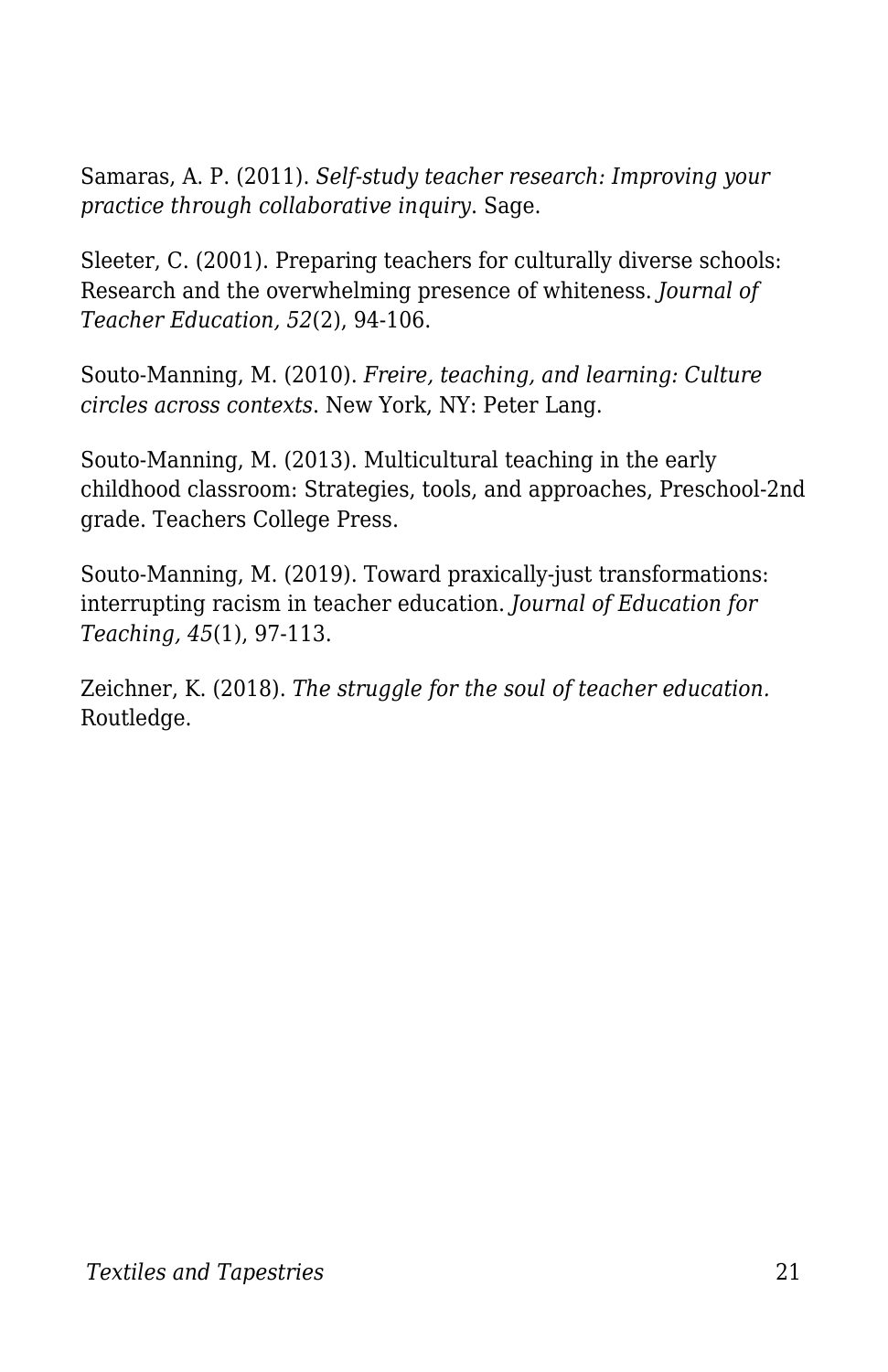

Gísladóttir, K. R. & Óskarsdóttir, G. (2020). Envisioning New Ways of Knowing: Toward a Shared Vision of Multicultural Teacher Education through Collective Self-Study. In C. Edge, A. Cameron-Standerford, & B. Bergh (Eds.), *Textiles and Tapestries*. EdTech Books. Retrieved from

https://edtechbooks.org/textiles\_tapestries\_self\_study/cha pter\_104



International 4.0 license, which means that you are free to do with it as you please as long as you (1) properly attribute it, (2) do not use it for commercial gain, and